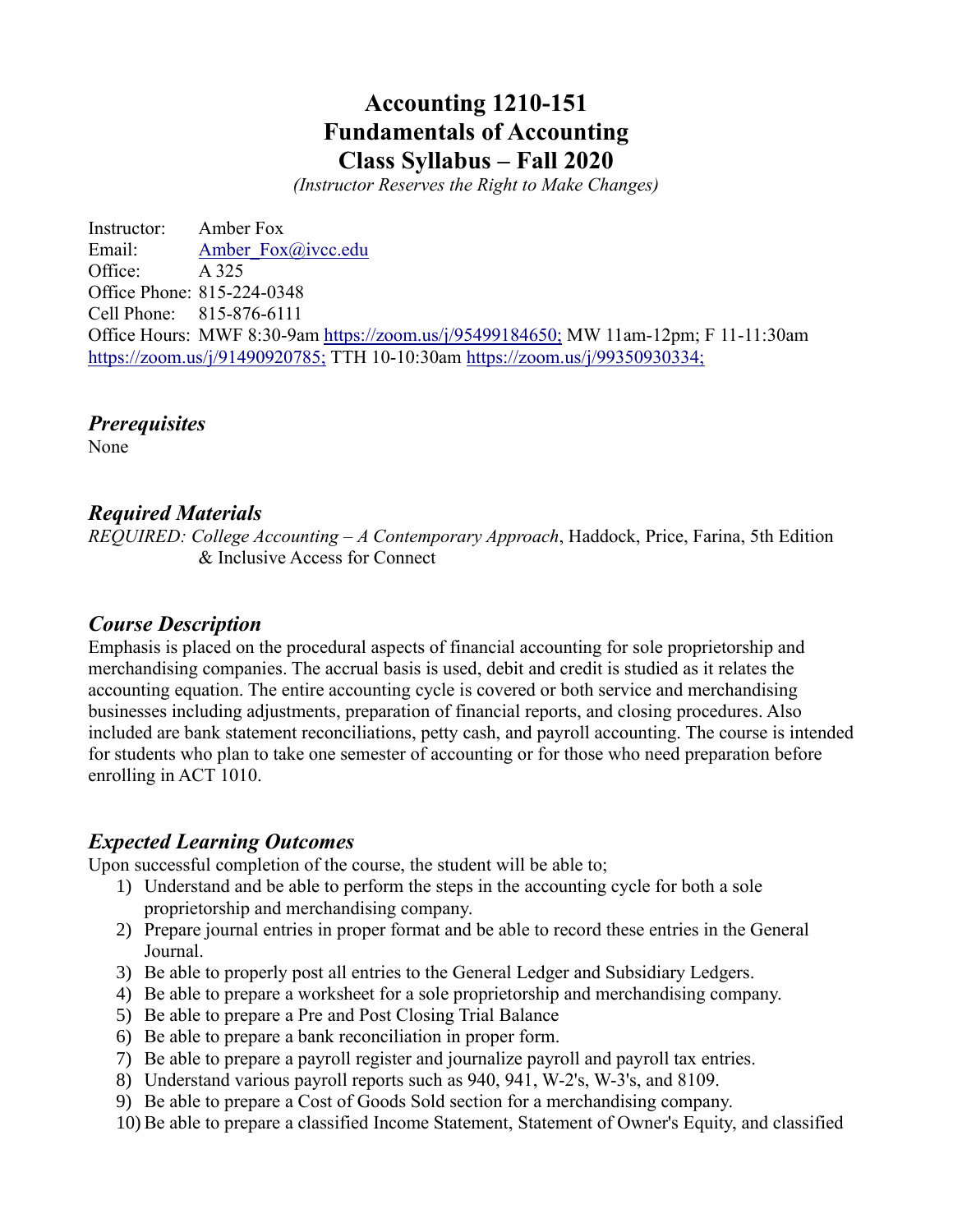## Balance Sheet. *Grading and Assessment of Student Learning*

|   | <b>GRADING</b> | <b>BREAKDOWN</b>           |     |
|---|----------------|----------------------------|-----|
| A | $90 - 100$     | Exams $(5)$                | 65% |
|   | 80-89          | Comprehensive Problem      | 15% |
|   | 70-79          | <b>Chapter Assignments</b> | 10% |
|   | 60-69          | Quizzes                    | 5%  |
|   | $0-59$         | <b>Smartbook Modules</b>   | 5%  |

## *Structure of the Class*

We have a limited amount of time in which to cover a great deal of information; therefore, we will try to stick to our schedule and cover the material in an organized fashion.

Class will be taught online during regularly scheduled class times using Zoom. Zoom meeting links will be provided in Blackboard. Students will be required to have a webcam available and to log into Zoom to attend class.

Class will be divided between lecture, both by demonstrating the concepts covered at the board as well as other visual aids. We will try to work through examples in class utilizing the problems supplied by the author at the end of the chapter. You should be prepared to work through problems during the course of most lectures. You will be provided a lecture outline in which you will use to take notes. This outline highlights some of the more important topics we will cover in class along with some practice problems. Every attempt will be made to complete a demonstration problem together as a class and then time will be allotted for you to attempt a problem on your own.

I encourage you to ask questions as we go along. Your participation will be of benefit not only to you but also to your fellow students as it is an aid in overall learning process.

### *Attendance Policy*

You are expected to attend class regularly. It is imperative that you attend class as much as possible in order to improve your chances of success in this course.

This class will have 40 total class meetings with 30 prior to the withdrawal date and another 10 beyond that. **You may not have more than 2 unexcused absences for any reason during the semester. If you have excessive unexcused absences, the instructor reserves the right to withdraw you from class without prior notification. Any borderline grades will be negatively affected by excessive absences.**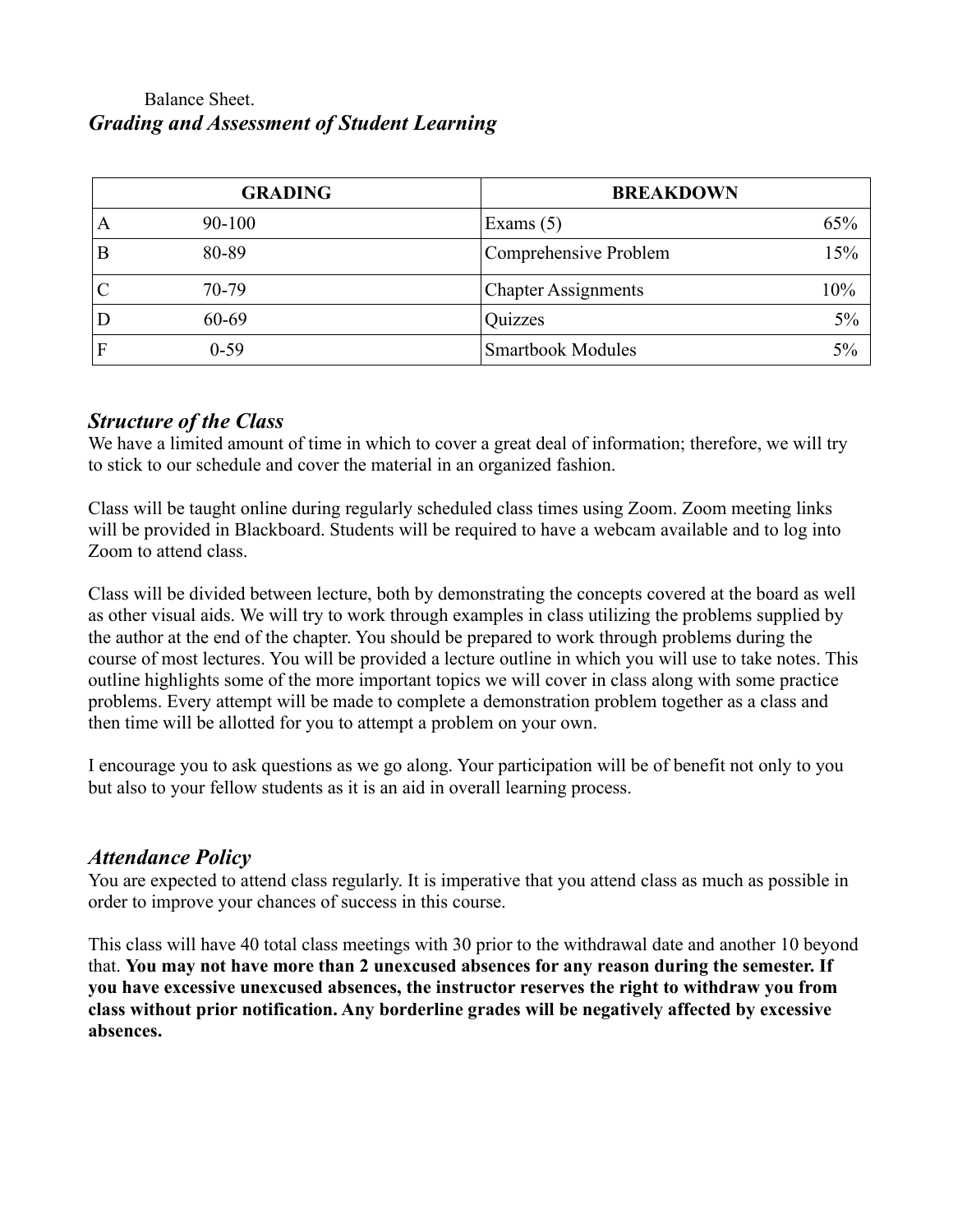## *Classroom Rules*

A few rules for the classroom:

- 1) ALL cell phones are to be OFF (not vibrate) and PUT AWAY during class. You may check messages during our break.
- 2) Professionalism Is an important part of the business world and is demanded of those who choose accounting as their career. Part of the learning process involves understanding what is expected of you in class including your behavior and attitudes towards your instructor and fellow students. As part of this class you will be required to be respectful of others, to show courtesy, and to conduct yourself in a professional manner.
- 3) Promptness You are expected to be logged in to class ON TIME. If you arrive late is it a distraction to others in the class. I reserve the right to not let you in if you continue to arrive late.

## *Zoom Rules*

A few rules for using Zoom:

- 1) Please approach Zoom the same as you would if you were in a face-to-face setting.
- 2) Enter the meeting a few minutes early with your notes open on your computer and ready to participate
- 3) Place your microphones on mute unless you are actively participating in discussion
- 4) Enter class with your webcam on
- 5) Be dressed appropriately, including clothing on the bottom half
- 6) Be in a setting that is free from distractions and appropriate for class. Be aware of your setting and background. Avoid displaying items or backgrounds that may identify your address (or anything else you don't want your classmates to see).
- 7) Treat your classmates with respect. No smoking/vaping, drinking alcohol, or other such inappropriate behavior should happen on camera. Do not use the Zoom environment to inappropriately contact or proposition classmates. If it is [prohibited on campus,](http://catalog.ivcc.edu/studentservices/studenthandbook/codeofconduct/) it is also prohibited on Zoom. Conversations and activities should focus on learning objectives.
- 8) Students who disrupt the learning environment in any way or by infraction of the above guidelines will be subject to withdrawal/discipline procedures as described in the [IVCC student](http://catalog.ivcc.edu/studentservices/studenthandbook/studentrightsandresponsibilities/)  [handbook.](http://catalog.ivcc.edu/studentservices/studenthandbook/studentrightsandresponsibilities/)

Please be aware that Zoom sessions may be recorded and shared with the class for reference or review. Should the instructor wish to publish the video outside of the password protected classroom, the instructor will obtain consent from all students before the recording is made available. During recorded sessions, students should follow the instructor's guidelines regarding audio and/or video feeds during the class session and recording.

### *Instructor Expectations*

The material found in this course is intended for the student who has limited or no prior exposure to accounting. The author takes great pains to walk the student through the material step-by-step building on each prior topic. The book is generously populated with various visual aids to help the student follow the material.

Accounting is a discipline that must be mastered through repetition and the working of problems. **You**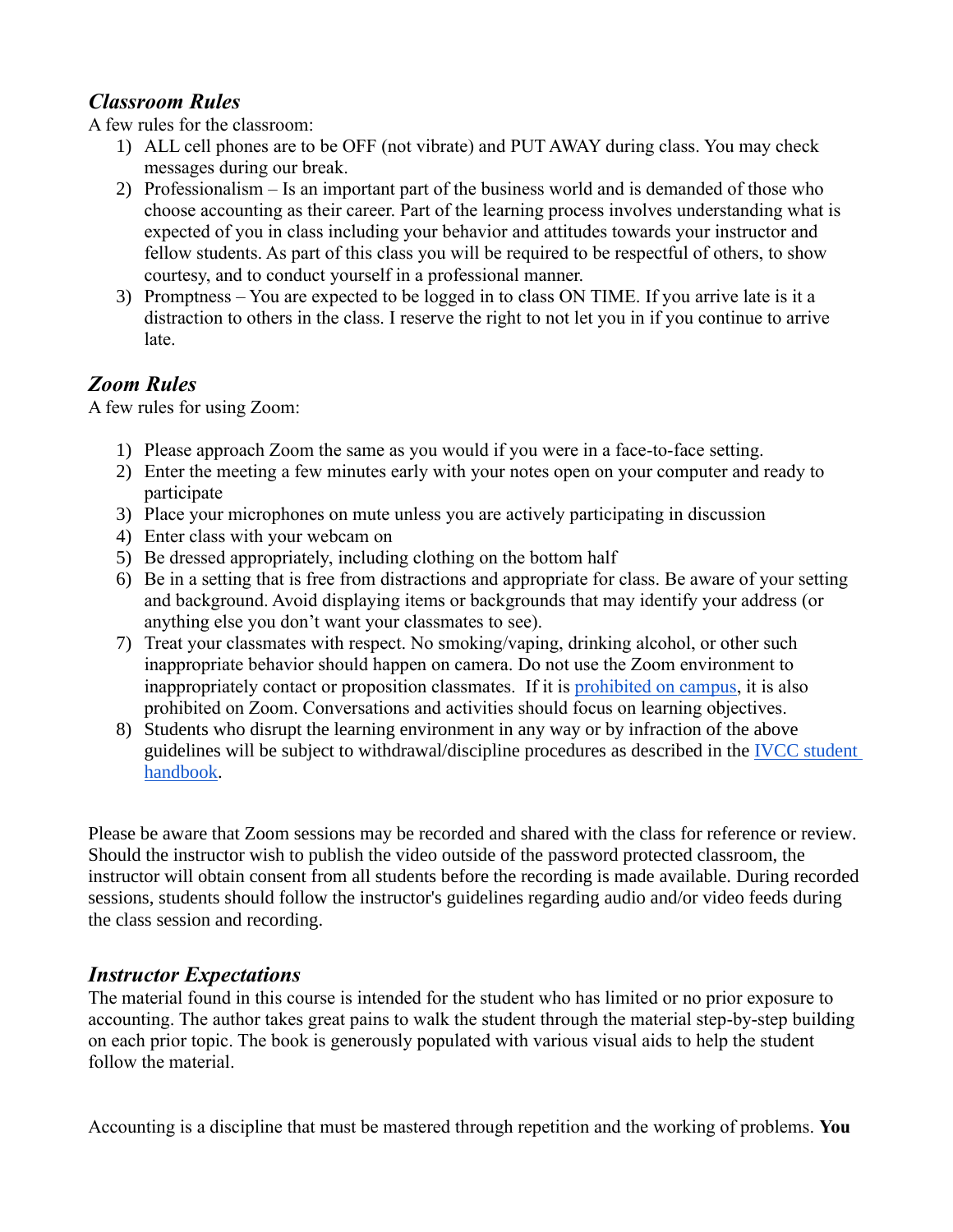#### **should expect to spend 7-9 hours per week studying the textbook and working on your assignments. Individual time requirements will vary.**

Although the material is basic in nature, do not take this lightly! It is one of the **utmost importance that the student work as many problems as possible to get a thorough understanding of the material.**

To be successful you should:

- 1) Read the chapter quickly to get a "feel" of the material
- 2) Re-read the chapter a second time much more slowly highlighting specific areas that the author is covering
- 3) Make a note card or other study aid to help commit certain concepts to memory
- 4) Work the problems as assigned. Working and reworking problems will help develop the skill sets necessary to apply the concepts
- 5) Review the solutions to the material assigned. The solutions will be available in Connect as soon as the due date has passed. Rework any problems you struggled with.
- 6) IF YOU ARE HAVING PROBLEMS, MAKE AN APPOINTMENT TO SEE ME, I CANNOT HELP YOU IF YOU DO NOT ASK FOR HELP

## *Assessment Guidelines*

#### **Chapter Assignments**

You will have 33 chapter assignments with only the highest 31 counting, meaning I will drop the 2 lowest homework scores. The chapter assignments are to be completed according to your assignment schedule (see course calendar), located in Blackboard, using Connect. There is no time limit, other than the due date, to complete your assignment. Each assignment will vary in length and may take 3-4 hours to complete. Each chapter assignment will vary in points with more difficult assignments being worth more points. I reserve the right to change homework assignments/due dates.

Each homework assignment will be in the form of exercises and/or problems. The questions are the same as those that appear at the end of the chapters in your textbook and are listed under Assignments and Due Dates. Connect will automatically grade your assignments. It is set to allow up to 3 attempts in doing the problems and 3 "check my works". Your best score will be taken from your attempts. The program will indicate if you have the correct solution.

Solutions to the chapter assignments will be available in Connect immediately after the due date of the assignment. To locate your feedback, open the assignment after the due date and review. Please be sure to carefully review the solutions making sure you understand the concept tested and how the author arrived at the answer. If you have questions regarding your homework please contact me.

#### **Quizzes**

You will have 12 quiz assignments with only the 10 highest counting, meaning I will drop the lowest 2 quiz scores. The quizzes are to be completed according to your assignment schedule (see course calendar), located in Blackboard, using the Connect system. You will have 30 minutes to complete each quiz. Each quiz is worth 10 points and will have 10 questions, it will be due according to your assignment schedule.

Solutions to the quizzes will be available in Connect immediately following the due date. To locate your feedback, open the quiz after the due date and review. Please be sure to carefully review the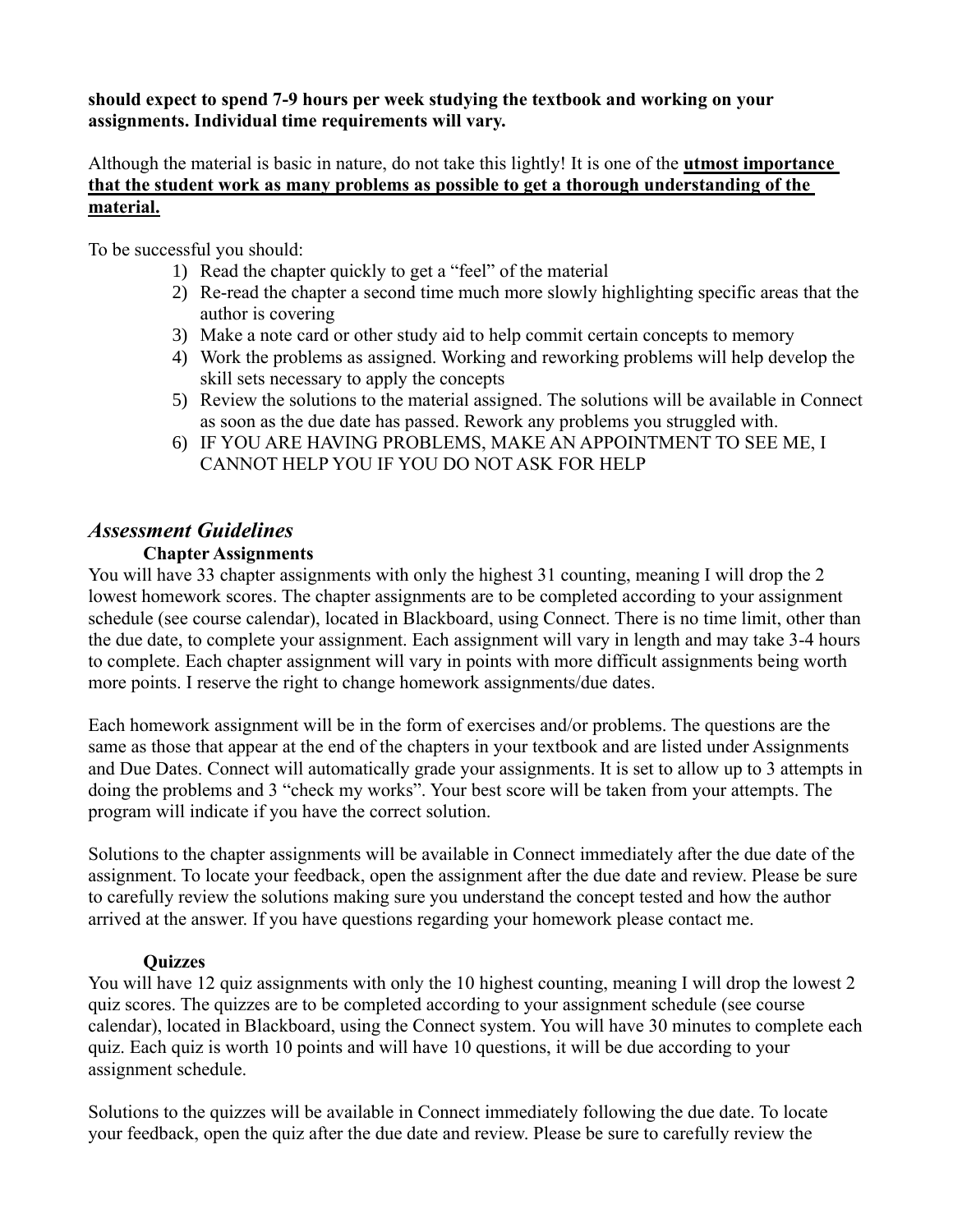solutions making sure you understand the concept tested and how the author arrived at the answer. If you have questions regarding the quiz, please contact me.

#### **Smartbook Modules**

You will have 12 Smartbook module assignments with only the 10 highest counting, meaning I will drop the 2 lowest module scores. The Smartbook modules are to be completed after you have read the chapter according to your assignment schedule (see course calendar), located in Blackboard, using the Connect system. There is no time limit other than the due date to complete each module. Each module will vary in length but should take no more than an hour to complete. These modules will be due prior to the start of a new chapter and will help you become familiar with the chapter material prior to class discussion.

#### **Comprehensive Problem**

You will be required to complete a Comprehensive Problem upon the completion of chapter 6. The assignment is the same as the Mini-Set 1 that appears at the end of the chapter 6 in your textbook. The comprehensive problem will be completed according to your assignment schedule (see course calendar), located in Blackboard, using Connect. There is no time limit, other than the due date, to complete this assignment. Unlike your homework this assignment can only be submitted once and does not allow for "check my work". Connect will automatically grade your assignment. This project will require much more work than the normal chapter problems; therefore, I suggest that you begin work on it as soon as you can.

The Comprehensive Problem will be worth 100 points and will be graded on a detailed basis.

Solutions to the assignment will be available in Connect immediately after the due date of the assignment. To locate your feedback, open the assignment after the due date and review. Please be sure to carefully review the solutions making sure you understand the concept tested and how the author arrived at the answer. If you have questions regarding the Comprehensive Problem, please contact me.

#### **Exams**

There will be five exams totaling 500 points. Exam number 5 will be our final exam covering the last 2 chapters meaning that there will not be a comprehensive final for this class.

Exams will be administered through Connect during class time according to your assignment schedule (see course calendar). You will be required to be logged into class using Zoom with your webcam enabled while taking your exam.

You will be able to use a calculator ONLY for the exams, no other notes or materials. Acceptable calculators are those that do not have communication, camera, or memory capabilities. As such cell phones WILL NOT be allowed! A cell phone out during an exam will be grounds for a 0 on that exam!

After completion of the exam you will receive your score. If after the due date you would like to review your exam you may do so during Zoom office hours or by making a Zoom appointment with me. I can then share your exam with you and review any questions you might have missed.

I will inform the class of the exam make-up prior to the exam. For instance, if the exam contains multiple choice, matching, fill-in-the-blank, essay, or problems.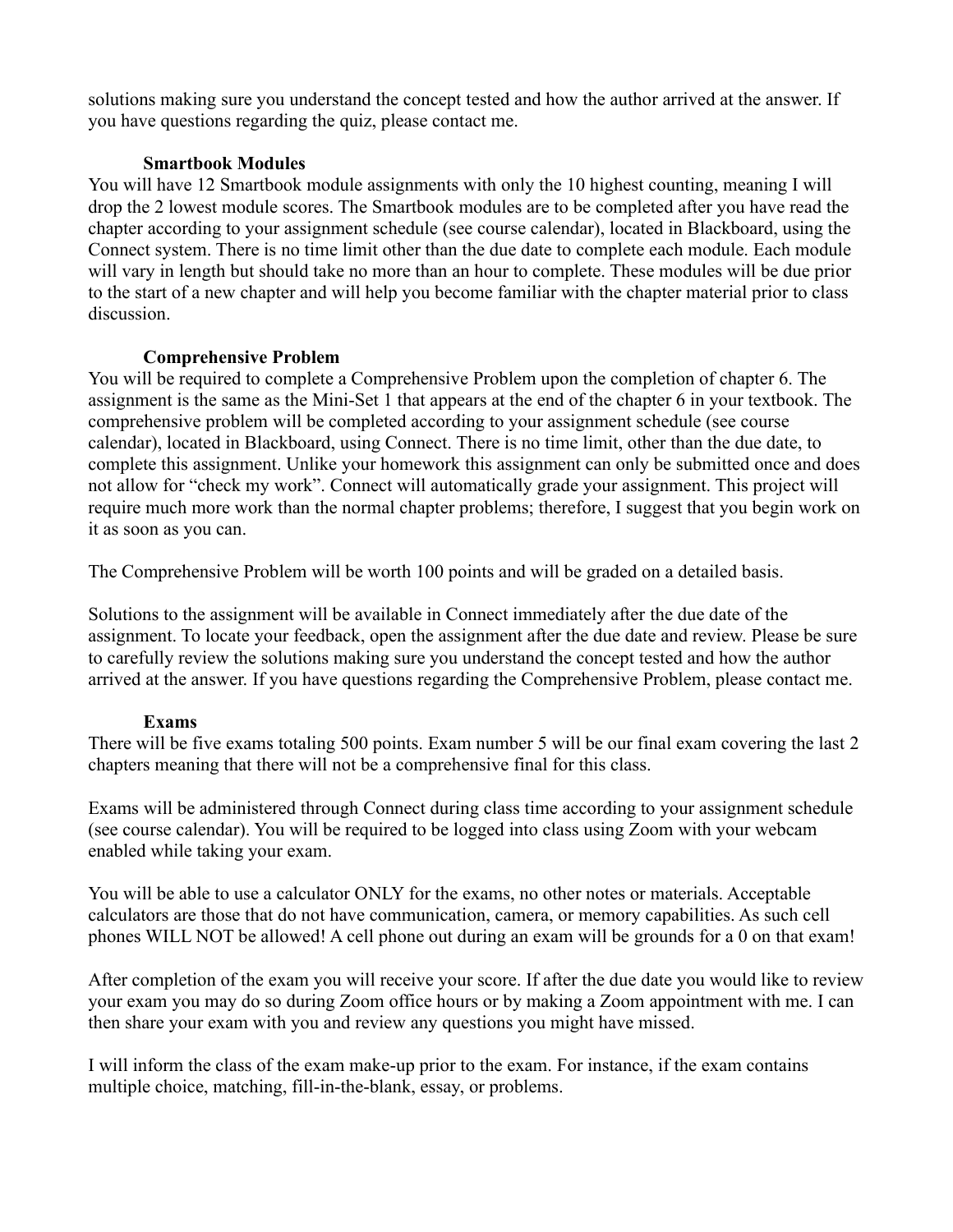## *Late Submission Policy*

All assignments are due according to the assignment schedule, unless otherwise specified by the instructor. Late work will not be accepted and will be given a 0.

Work may be submitted early.

I realize that emergencies happen and are out of the control of the student which might make it impossible to meet a due date for a given assignment; therefore, I will drop the 2 lowest Smartbook modules, chapter assignments and quizzes. This will allow for most any unforeseen circumstances that might arise.

If you will miss a scheduled exam you must have preapproval (must contact me prior to class time on the date of the exam) and make arrangements for the exam to be made-up. It must be made up within 3 days of the original exam date. I reserve the right to change the original exam prior to a make-up being given. If the student fails to contact the instructor prior to class time on the date of the exam or does not make arrangements to take a make-up exam within the allotted time frame a score of 0 will be given!

Should the student know in advance that they will not be able to take an exam during the allotted week; the student should contact the instructor right away so that the exam can be taken in advance.

## *Extra Credit Policy*

Extra credit is not guaranteed; however, I reserve the right to add additional assignments or course work as extra credit should I deem it beneficial to the class.

## *Plagiarism and Cheating Policy*

Plagiarism involves using another person's exact words or thoughts without citing the source in your work. Plagiarism is therefore an illegal act that constitutes a type of theft from another individual. Such actions are not tolerated in the business world and will not be tolerated in class. Whenever exact quotes are used, citing the source of the original material is required. Illinois Valley Community College prohibits plagiarism in any form. Students found plagiarizing or cheating in any way will result in a 0 for that particular assignment. Should there be a repeat offense the student will be brought to the attention of the Department Dean and subject to disciplinary actions as determined by the college.

## *Special Needs*

This course is designed to support a diversity of learners. My hope is to create a safe environment for all students. If you want to discuss your learning experience, please talk to me as early in the term as possible. If you know you have, or suspect you have a disability (learning disability, physical disability, or psychiatric disability such as anxiety, depression, bipolar disorder, AD/HD, post-traumatic stress, or others) for which you may need accommodations, please contact the Disability Services Office in B-204. Tina Hardy [tina\\_hardy@ivcc.edu,](mailto:tina_hardy@ivcc.edu) 224-0284 can help determine if you are eligible for support*.*

## *Withdrawal Policy and Financial Aid*

You may be withdrawn from the class in one of two ways:

Instructor Initiated – Based on the attendance requirement outlined above, I reserve the right to withdraw a student from class without prior notification.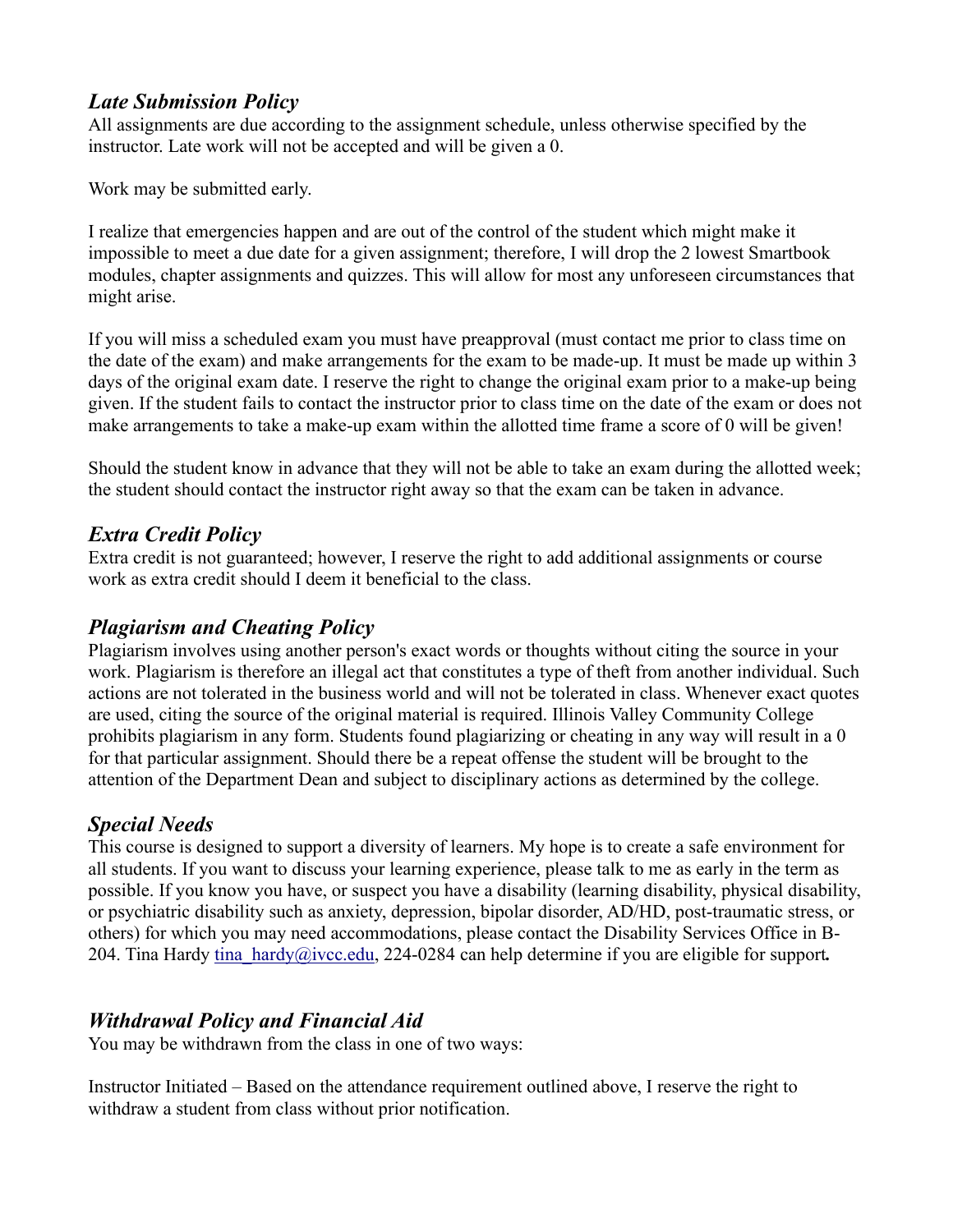Student Initiated – Effective Summer 2011, students will have the ability to initiate a withdrawal from classes. By completing the form in the Records Office or at [www.ivcc.edu/withdraw,](http://www.ivcc.edu/withdraw) the student is authorizing IVCC to remove him/her from the course. Entering the student ID number serves as the student's electronic signature. **IVCC has the right to rescind a withdrawal in cases of academic dishonesty or at the instructor's discretion.**

Students should be aware of the impact of a withdrawal on full-time status for insurance purposes and for financial aid. It is highly recommended that students meet with their instructor or with a counselor before withdrawing from a class to discuss if a withdrawal is the best course of action for that particular student. **The last day to withdraw for this class is November 4, 2020. Any student who has not withdrawn from the class after this date will receive a letter grade!**

## *Communicating with the Instructor*

The instructor's contact information is listed above. You may contact me by phone, in person or email. I only respond to emails, calls, texts between the hours of 8AM and 8PM. Any communication received within this time period will be answered as soon as possible or within 24 hours. When contacting the instructor using email, be sure to place your full name in the subject line along with your class number and section.

## *Student Email*

Should I need to communicate with the class I will send an email to your IVCC account. You are responsible for checking your IVCC email frequently. For information on accessing this account, go to [https://www.ivcc.edu/studenthelpdesk/.](https://www.ivcc.edu/studenthelpdesk/)

### *Online Requirements*

### **Blackboard**

All materials, communication, grades, course documents, and so on will be provided for you though Blackboard. Your instructor will enroll you in your Blackboard class based on the class roster.

**Please be sure to check Blackboard each day for announcements from your instructor concerning all important information for this class.** Also, be sure to verify that your student email account is working. Important announcements may also be emailed to you through Blackboard by your instructor. It is the student's responsibility to ensure that their student email is correct and working properly.

To log in the First Time:

- 1) Go to<https://ivcc.blackboard.com/>
- 2) Follow the instructions

### **Connect**

All chapter assignments, quizzes, comprehensive problem, Smartbook modules, and exams will be completed using Connect. It is your responsibility to register and monitor your use of this online system. You will access Connect through Blackboard.

For any technical issues regarding Connect, please contact Connect technical support. Your instructor cannot troubleshoot technical problems with this system.